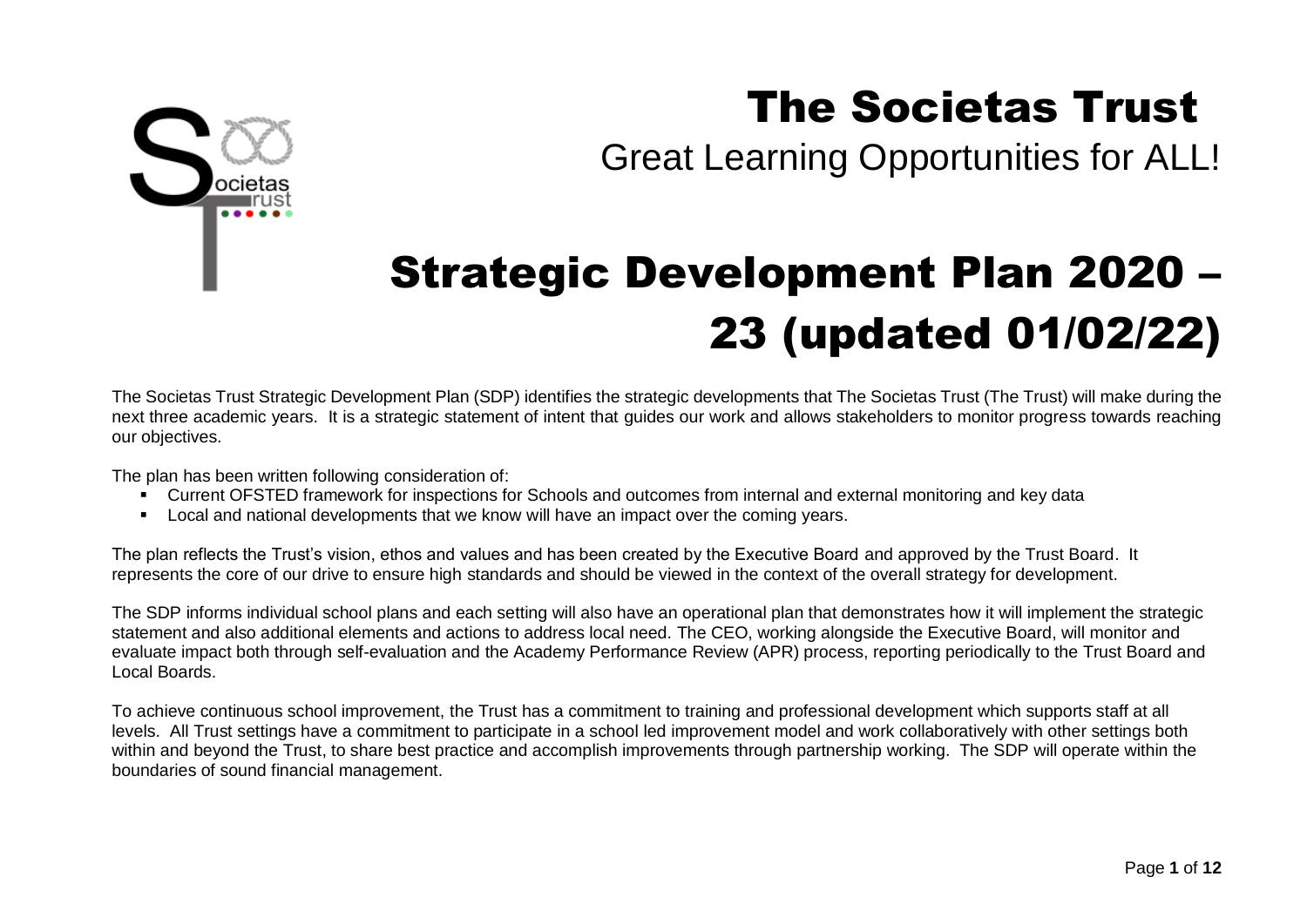## **Trust Positioning Statement 1 September 2021**

- Most settings within the Trust have not yet had their first inspections as academies. Ellison Primary Academy had a section 8 inspection in September 2019. The outcome was that the academy continues to be a good school and there was enough evidence of improved performance to suggest that the school could be judged outstanding if Ofsted were to carry out a section 5 inspection at that time.
- The settings have continued to improve since converting, particularly in academic outcomes and the overall effectiveness of teaching. The Trust's Academy Performance Review (APR) process, at the end of the 2020/2021 academic year, supports the view that provision across the Trust is effective overall. All settings have also achieved SAPERE's Bronze award for P4C.
- The main focus of development over the next three academic years is to raise standards for all pupils across the Trust so that by 2023 provision is assessed as stable overall by the APR process. This is to be achieved by:
	- o Ensuring recovery plans and strategies are in pace, across the Trust, that support all pupils, including SEND and disadvantaged, to catch up for lost teaching during the coronavirus pandemic; the focus being on high quality teaching, targeted academic support and wider strategies;
	- o Ensuring that each setting uses Philosophy for Children to create a community of enquiry that improves pupils' questioning and reasoning skills, their search for alternative perspectives and connections, critical thinking (so that they are open to changing viewpoints) and outcomes in reading, maths and writing. By summer 2022 some settings will meet SAPERE's Silver criteria (with some choosing to submit for the award); by 2023 most settings meet Silver criteria with some meeting SAPERE's Gold criteria (with some choosing to submit for the award);
	- $\circ$  Supporting and improving the inclusive education, mental health and emotional well-being of all stakeholders by developing whole Trust strategies that support wellbeing and inclusion; teaching and learning practices that promote resilience, support social and emotional learning, and cultivate a love of learning among the whole school community;
	- $\circ$  Extending the Capacity (skills and ability) of the workforce and governance so that by summer 2023: all staff and governors have the expertise and the ambition necessary to fulfil their role; leaders can monitor, evaluate, diagnose and improve the areas for which they are responsible; can lead by example; and can manage and deploy resources effectively. This is to be achieved, among several other initiatives, through participating in peer-to-peer, coaching and mentoring, and collaborative governance training.
	- $\circ$  Ensure that each setting has a rich, inspiring and highly stimulating curriculum, including extracurricular provision that fully meets the needs of all pupils and leaves them with highly memorable and influential experiences, and overcomes some of the barriers to cementing a broader community and a corporate understanding of great learning. This is to be achieved, in part, through the Shakespeare, Music, Sports and Ceramics Projects and the work of the Really Useful Generation Students' Group (RUGS).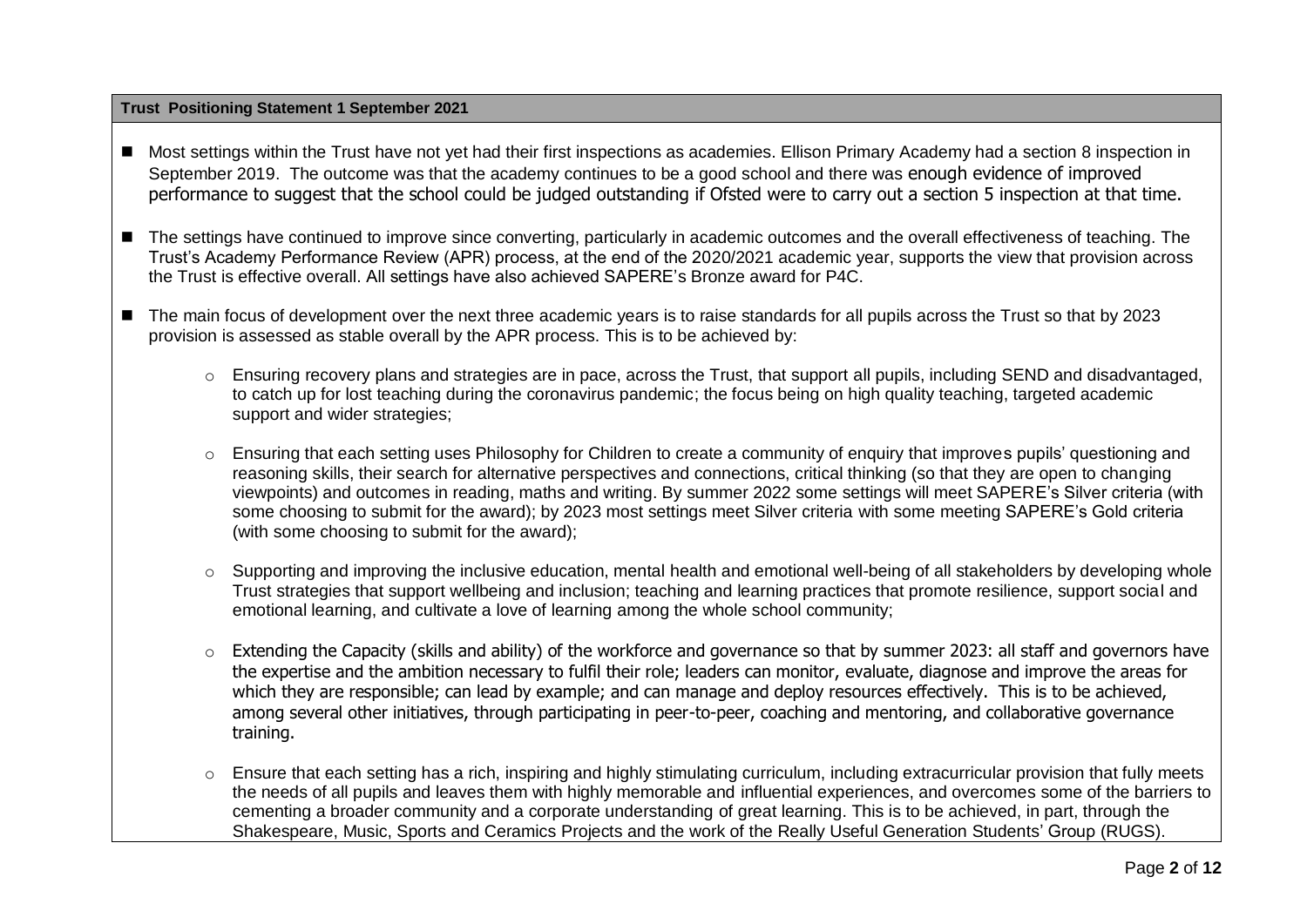o To grow the Trust through a process of "growth through collaboration" with other 'like-minded' leaders and organisations, to serve a pupil population (excluding nursery children) of no less than 3,000 pupils by the summer of 2023.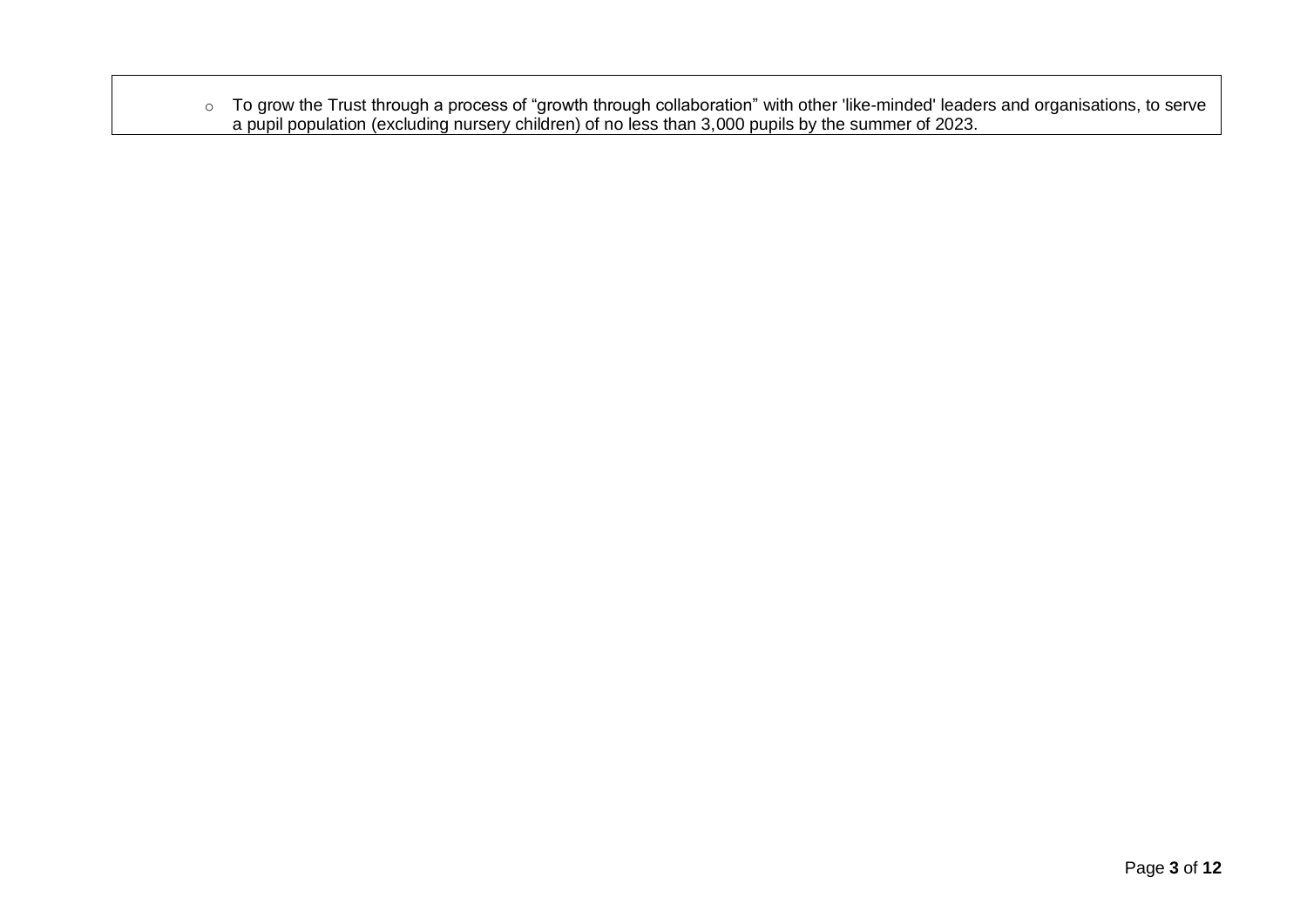| <b>KEY STRATEGIC INTENTION</b>                                                                                                                                                                                                                                                                                                                                                                                                                 | <b>SUCCESS CRITERIA</b>                                                                                                                                                                                                                                                                                                                                                                                                                                                                                                                                                                                                                                                                                                                                                         |                                                                                                                                                                                                                                                                                                                                                                                                                                                                                                                                                                                                                                                                                                                                      |                                                                                                                                                                                                                                                                                                                                                                                                                                                                                                                                                                                                                                                                                                                     |
|------------------------------------------------------------------------------------------------------------------------------------------------------------------------------------------------------------------------------------------------------------------------------------------------------------------------------------------------------------------------------------------------------------------------------------------------|---------------------------------------------------------------------------------------------------------------------------------------------------------------------------------------------------------------------------------------------------------------------------------------------------------------------------------------------------------------------------------------------------------------------------------------------------------------------------------------------------------------------------------------------------------------------------------------------------------------------------------------------------------------------------------------------------------------------------------------------------------------------------------|--------------------------------------------------------------------------------------------------------------------------------------------------------------------------------------------------------------------------------------------------------------------------------------------------------------------------------------------------------------------------------------------------------------------------------------------------------------------------------------------------------------------------------------------------------------------------------------------------------------------------------------------------------------------------------------------------------------------------------------|---------------------------------------------------------------------------------------------------------------------------------------------------------------------------------------------------------------------------------------------------------------------------------------------------------------------------------------------------------------------------------------------------------------------------------------------------------------------------------------------------------------------------------------------------------------------------------------------------------------------------------------------------------------------------------------------------------------------|
|                                                                                                                                                                                                                                                                                                                                                                                                                                                | BY END OF JULY 2021                                                                                                                                                                                                                                                                                                                                                                                                                                                                                                                                                                                                                                                                                                                                                             | BY END OF JULY 2022                                                                                                                                                                                                                                                                                                                                                                                                                                                                                                                                                                                                                                                                                                                  | SO THAT BY JULY 2023                                                                                                                                                                                                                                                                                                                                                                                                                                                                                                                                                                                                                                                                                                |
| Ensuring<br>and<br>1.<br>recovery<br>plans<br>strategies are in pace, across the<br>Trust, that support all pupils, including<br>SEND and disadvantaged, to catch up<br>lost<br>teaching during the<br>for<br>coronavirus pandemic; the focus<br>being on high quality teaching,<br>targeted academic support and wider<br>strategies.<br>Nichola Gibson, alongside the PP/<br>Recovery Steering Group, to have<br>oversight of this Strategy. | A set of Societas Trust key principles<br>$\bullet$<br>with regard to Catch Up (focusing on<br>high quality teaching, targeted<br>academic support and wider<br>strategies) and PP are in place;<br>All settings are able to identify and<br>overcome the barriers that impact on<br>pupils using effective evidence based<br>strategies (use of EEF etc);<br>All settings have a three year action<br>$\bullet$<br>plan/budget modeller for Catch Up<br>and PP in place;<br>Best practice with regard to the use<br>$\bullet$<br>of the Catch Up and Pupil Premium<br>budgets is shared;<br>Quality assurance practices, as<br>$\bullet$<br>outlined in the APR process are in<br>place;<br>Governors are able to appropriately<br>$\bullet$<br>challenge and support leaders. | Pupil Premium Strategies are<br>٠<br>evaluated and updated in line with<br>latest DfE guidance;<br>Aspirational, work/community links<br>$\blacksquare$<br>are built into the curriculum for each<br>setting:<br>$\blacksquare$<br>Action plans are implemented<br>effectively to overcome the barriers<br>that impact on pupils using effective<br>evidence based strategies (use of<br>EEF etc);<br>$\blacksquare$<br>Best practice with regard to the use<br>of the Catch Up and Pupil Premium<br>budgets continues to be shared;<br>$\blacksquare$<br>Quality assurance practices, as<br>outlined in the APR process are in<br>place;<br>Governors are able to appropriately<br>$\blacksquare$<br>challenge and support leaders. | Pupil Premium Strategies are<br>٠<br>evaluated and updated in line with<br>latest DfE guidance;<br>$\blacksquare$<br>Aspirational, work/community links<br>embedded within the curriculum for<br>each setting:<br>$\blacksquare$<br>Action plans are implemented<br>effectively to overcome the barriers<br>that impact on pupils using effective<br>evidence based strategies (use of<br>EEF etc);<br>Best practice with regard to the use<br>of the Catch Up and Pupil Premium<br>budgets continues to be shared;<br>Quality assurance practices, as<br>$\blacksquare$<br>outlined in the APR process are in<br>place;<br>$\blacksquare$<br>Governors are able to appropriately<br>challenge and support leaders. |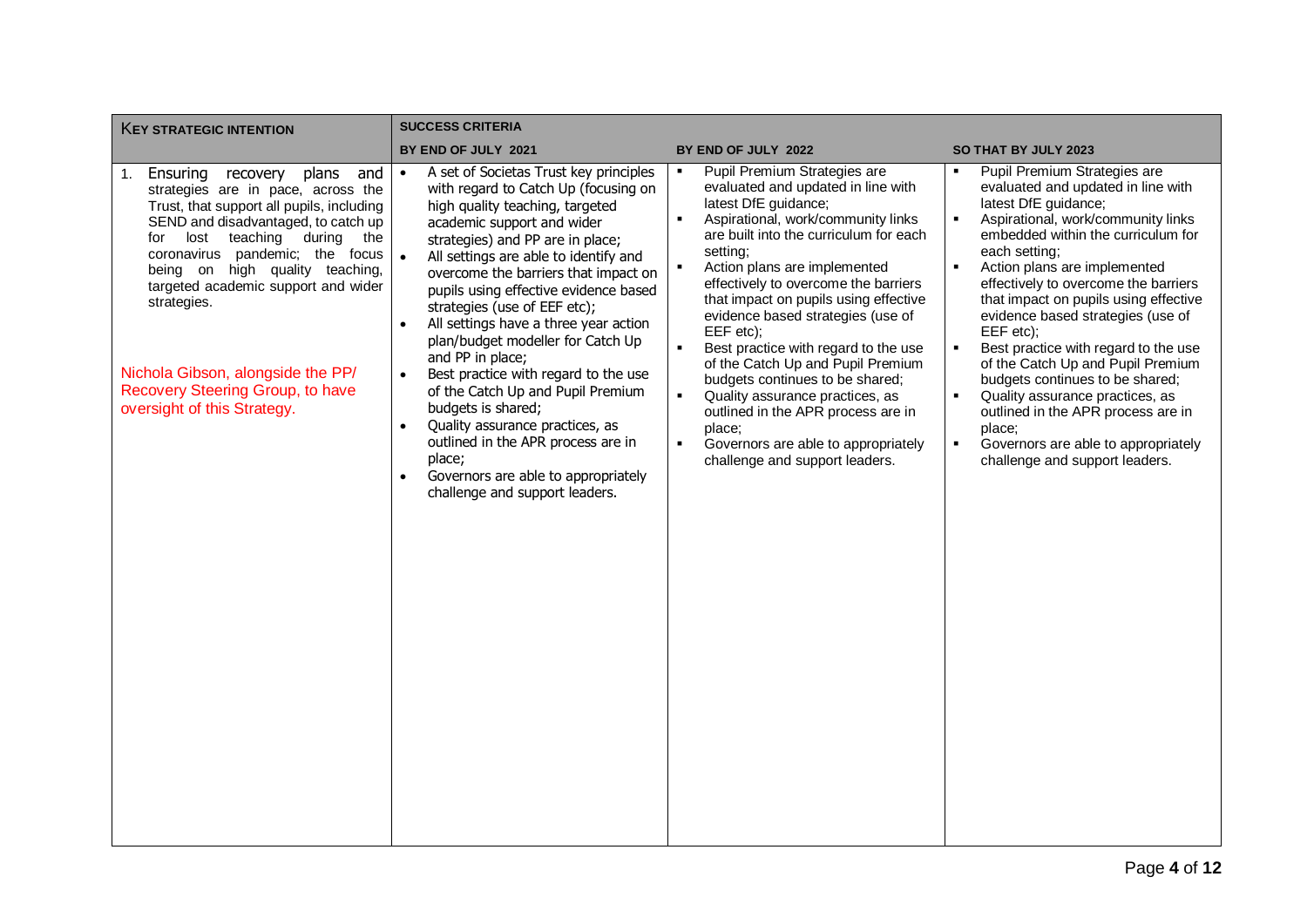| <b>KEY STRATEGIC INTENTION</b>                                                                                                                                                                                                                                                                                                                                                                                                                                                                                                                                                                                                                                                                                                                                                                                            | <b>SUCCESS CRITERIA</b>                                                                                                                                                                                                                                                                                                                                                                                                                                                                                                                                                                                                                                                                                                                                                                                                                                        |                                                                                                                                                                                                                                                                                                                                                                                                                                                                                                                                                                                                                                                                                                                                                                                                                                                                                                                                                                                                                                                                                                                                                                                                                                                                                                                                         |                                                                                                                                                                                                                                                                                                                                                                                                                                                                                                                                                                                                                                                                                                                                                                                                                                                                                                                                                                                                                                                                                                                                                                                                                                                                                                                                                                                                      |  |
|---------------------------------------------------------------------------------------------------------------------------------------------------------------------------------------------------------------------------------------------------------------------------------------------------------------------------------------------------------------------------------------------------------------------------------------------------------------------------------------------------------------------------------------------------------------------------------------------------------------------------------------------------------------------------------------------------------------------------------------------------------------------------------------------------------------------------|----------------------------------------------------------------------------------------------------------------------------------------------------------------------------------------------------------------------------------------------------------------------------------------------------------------------------------------------------------------------------------------------------------------------------------------------------------------------------------------------------------------------------------------------------------------------------------------------------------------------------------------------------------------------------------------------------------------------------------------------------------------------------------------------------------------------------------------------------------------|-----------------------------------------------------------------------------------------------------------------------------------------------------------------------------------------------------------------------------------------------------------------------------------------------------------------------------------------------------------------------------------------------------------------------------------------------------------------------------------------------------------------------------------------------------------------------------------------------------------------------------------------------------------------------------------------------------------------------------------------------------------------------------------------------------------------------------------------------------------------------------------------------------------------------------------------------------------------------------------------------------------------------------------------------------------------------------------------------------------------------------------------------------------------------------------------------------------------------------------------------------------------------------------------------------------------------------------------|------------------------------------------------------------------------------------------------------------------------------------------------------------------------------------------------------------------------------------------------------------------------------------------------------------------------------------------------------------------------------------------------------------------------------------------------------------------------------------------------------------------------------------------------------------------------------------------------------------------------------------------------------------------------------------------------------------------------------------------------------------------------------------------------------------------------------------------------------------------------------------------------------------------------------------------------------------------------------------------------------------------------------------------------------------------------------------------------------------------------------------------------------------------------------------------------------------------------------------------------------------------------------------------------------------------------------------------------------------------------------------------------------|--|
|                                                                                                                                                                                                                                                                                                                                                                                                                                                                                                                                                                                                                                                                                                                                                                                                                           | BY END OF JULY 2021                                                                                                                                                                                                                                                                                                                                                                                                                                                                                                                                                                                                                                                                                                                                                                                                                                            | BY END OF JULY 2022                                                                                                                                                                                                                                                                                                                                                                                                                                                                                                                                                                                                                                                                                                                                                                                                                                                                                                                                                                                                                                                                                                                                                                                                                                                                                                                     | <b>SO THAT BY JULY 2023</b>                                                                                                                                                                                                                                                                                                                                                                                                                                                                                                                                                                                                                                                                                                                                                                                                                                                                                                                                                                                                                                                                                                                                                                                                                                                                                                                                                                          |  |
| 2. Ensuring that each setting uses<br>Philosophy for Children to create a<br>community of enquiry that improves<br>pupils' questioning and reasoning skills,<br>their search for alternative perspectives<br>and connections, critical thinking (so that<br>they are open to changing viewpoints)<br>and outcomes in reading, maths and<br>writing. By summer 2022 some settings<br>will meet SAPERE's Silver criteria (with<br>some choosing to submit for the award);<br>by 2023 most settings meet Silver criteria;<br>with some settings meeting SAPERE's<br>Gold criteria (with some choosing to<br>submit for the award);<br>Nichola Gibson, alongside the P4C<br>Leaders' Group, to achieve this<br>Strategy. This Group will report to the<br>PP/ Recovery Steering Group who<br>have oversight of this Strategy. | Bronze Standard indicators embedded.<br>Indicators include:<br>• Children engage in P4C during remote<br>learning sessions;<br>• P4C lessons are reinstated upon<br>children's return to the settings;<br>• Children understand the philosophical<br>enquiry process and take part in<br>activities to develop P4C;<br>• Children are able to use an example or<br>evidence to support or challenge a<br>view;<br>• Children are increasingly confident and<br>asking open philosophical questions;<br>- Teachers begin to plan for skills<br>progression;<br>• Teachers ensure transition of skills from<br>one year to the next;<br>• Children can evaluate progress of the<br>community and themselves as<br>individuals against the 4Cs;<br>" Teachers review, analyse and reflect on<br>their own practice and plan the focus for<br>subsequent sessions, | Bronze Standard achieved by academies<br>new to the P4C project;<br>Silver Standard achieved by some<br>academies. Indicators include:<br>• P4C leader monitors and reviews P4C<br>across the school;<br>• P4C leader leads twilight sessions to<br>maintain the profile of P4C and shares<br>good practice;<br>• Children understand the philosophical<br>enquiry process and take part in<br>activities to develop P4C;<br>• Children are increasingly confident and<br>asking open philosophical questions;<br>• Children are able to use an example or<br>evidence to support or challenge a<br>view;<br>• Children are able to identify big<br>ideas/concepts in their questions;<br>• Children can evaluate progress of the<br>community and themselves as<br>individuals against the 4Cs;<br>• The P4C approach is evident in<br>teaching and learning across other<br>areas of the curriculum;<br>• Most teachers are facilitating their own<br>enquiries and can vary the standard<br>model of enquiry;<br>• Teachers plan and review a series of<br>cycle of P4C enquiry and exercise<br>sessions which includes an evaluation;<br>• Teachers review, analyse and reflect on<br>their own practice and plan the focus for<br>subsequent sessions;<br>• Teachers share good practice through<br>peer observation and feedback. | Bronze Standard achieved by academies<br>new to the P4C project;<br>Silver Standard achieved by most<br>academies: see 2022 Indicators.<br>By July 2023 Gold Standard achieved by<br>some academies. Indicators include:<br>• Children can identify behaviour, skills<br>and attitudes related to the 4Cs;<br>. Most children ask their own<br>conceptually rich philosophical<br>questions (contestable, central,<br>common and connecting);<br>• Children are able to bring together<br>reasons and evidence to form a new<br>understanding or make a judgment;<br>• Children's reasoning and meaning-<br>making are visible in curriculum<br>learning;<br>• Children evaluate individual and whole<br>group progress in terms of their<br>philosophical thinking and construction<br>of meaning-making;<br>• The P4C approach is explicitly used in<br>teaching and learning in other areas of<br>the curriculum;<br>• Most teachers use questioning and<br>other strategies to challenge children's<br>thinking, explore philosophical concepts<br>and deepen thinking skills;<br>- Teachers plan P4C cycles regularly<br>either within curriculum subjects or as<br>part of P4C lessons;<br>. The P4C leader has completed the<br>Level 2A and 2B course and support<br>colleagues in developing their<br>philosophical facilitation skills;<br>- Teachers and children review P4C<br>together. |  |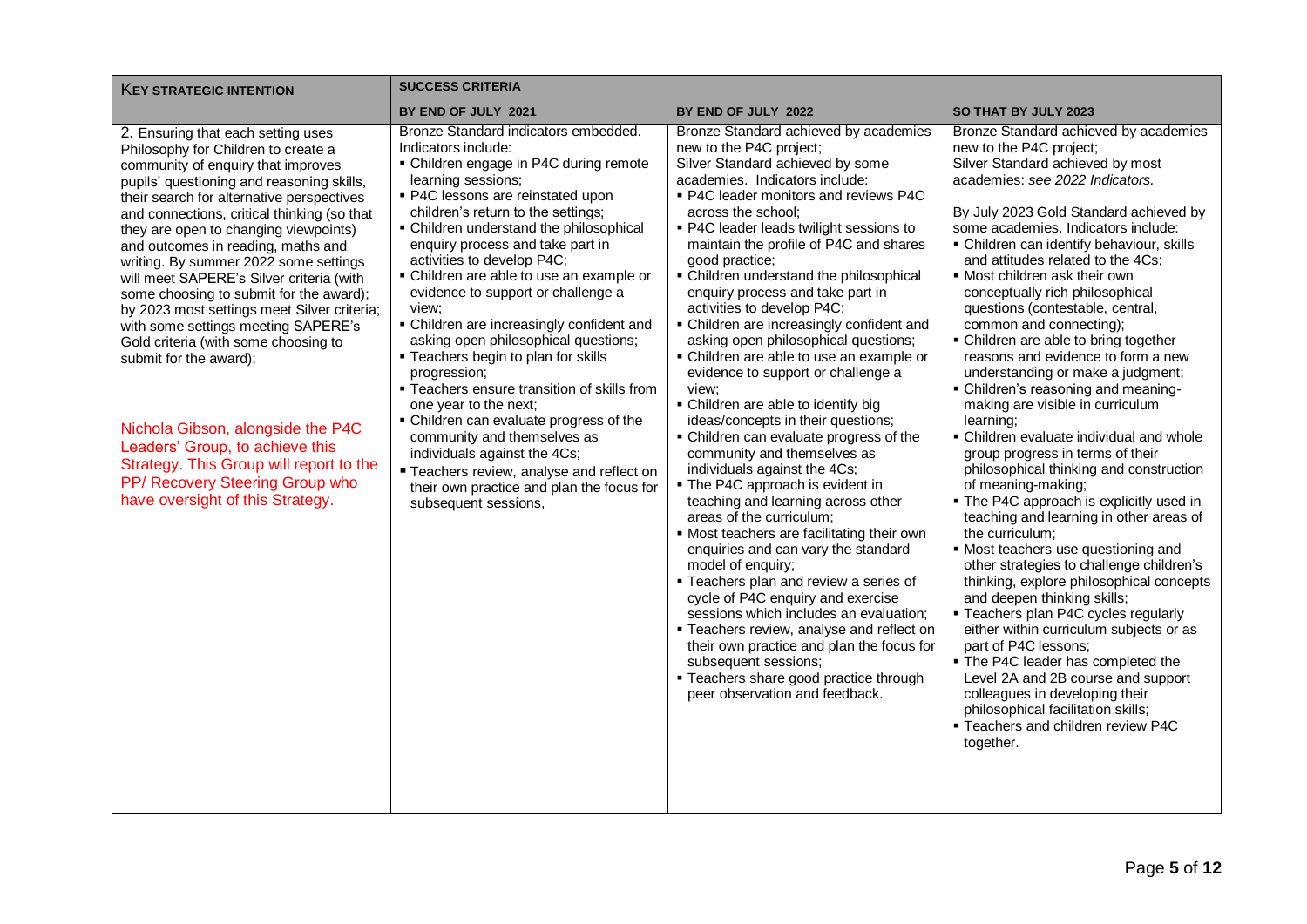|                                                                                                                                                                                                                                                                                                                                                                                                                                                                                                       | <b>SUCCESS CRITERIA</b>                                                                                                                                                                                                                                                                                                                                                                                                                                                                                                                                                                                                                                                                                                                                                                                                                                                                                                                                                                                                                                                                                                                                                                                                                                                                                                                                                                                                                                                                                                                                                                                                                                                                |                                                                                                                                                                                                                                                                                                                                                                                                                                                                                                                                                                                                                                                                                                                                                                                                                                                                                                                                                                                                                                                                                                                                                                                                                                                                                                                                                                                                                                                                                                                                                                                                                                                                                                                                                                                    |                                                                                                                                                                                                                                                                                                                                                                                                                                                                                                                                                        |  |
|-------------------------------------------------------------------------------------------------------------------------------------------------------------------------------------------------------------------------------------------------------------------------------------------------------------------------------------------------------------------------------------------------------------------------------------------------------------------------------------------------------|----------------------------------------------------------------------------------------------------------------------------------------------------------------------------------------------------------------------------------------------------------------------------------------------------------------------------------------------------------------------------------------------------------------------------------------------------------------------------------------------------------------------------------------------------------------------------------------------------------------------------------------------------------------------------------------------------------------------------------------------------------------------------------------------------------------------------------------------------------------------------------------------------------------------------------------------------------------------------------------------------------------------------------------------------------------------------------------------------------------------------------------------------------------------------------------------------------------------------------------------------------------------------------------------------------------------------------------------------------------------------------------------------------------------------------------------------------------------------------------------------------------------------------------------------------------------------------------------------------------------------------------------------------------------------------------|------------------------------------------------------------------------------------------------------------------------------------------------------------------------------------------------------------------------------------------------------------------------------------------------------------------------------------------------------------------------------------------------------------------------------------------------------------------------------------------------------------------------------------------------------------------------------------------------------------------------------------------------------------------------------------------------------------------------------------------------------------------------------------------------------------------------------------------------------------------------------------------------------------------------------------------------------------------------------------------------------------------------------------------------------------------------------------------------------------------------------------------------------------------------------------------------------------------------------------------------------------------------------------------------------------------------------------------------------------------------------------------------------------------------------------------------------------------------------------------------------------------------------------------------------------------------------------------------------------------------------------------------------------------------------------------------------------------------------------------------------------------------------------|--------------------------------------------------------------------------------------------------------------------------------------------------------------------------------------------------------------------------------------------------------------------------------------------------------------------------------------------------------------------------------------------------------------------------------------------------------------------------------------------------------------------------------------------------------|--|
| <b>KEY STRATEGIC INTENTION</b>                                                                                                                                                                                                                                                                                                                                                                                                                                                                        | BY END OF JULY 2021                                                                                                                                                                                                                                                                                                                                                                                                                                                                                                                                                                                                                                                                                                                                                                                                                                                                                                                                                                                                                                                                                                                                                                                                                                                                                                                                                                                                                                                                                                                                                                                                                                                                    | BY END OF JULY 2022                                                                                                                                                                                                                                                                                                                                                                                                                                                                                                                                                                                                                                                                                                                                                                                                                                                                                                                                                                                                                                                                                                                                                                                                                                                                                                                                                                                                                                                                                                                                                                                                                                                                                                                                                                | <b>SO THAT BY JULY 2023</b>                                                                                                                                                                                                                                                                                                                                                                                                                                                                                                                            |  |
| 3. Supporting and improving the inclusive<br>education, mental health and emotional<br>well-being of all stakeholders by<br>developing whole Trust strategies that<br>support wellbeing and inclusion; teaching<br>and learning practices that promote<br>resilience, support social and emotional<br>learning, and cultivate a love of learning<br>among the whole school community.<br>Elaine Preston, alongside the Inclusion/<br>Wellbeing Steering Group, to have<br>oversight of this Strategy. | The Sandwell Curriculum: Healthy<br>$\bullet$<br>Mind, Happy Me curriculum is being<br>delivered across all settings,<br>supporting the education, emotional<br>health and wellbeing of children;<br>The PSHE leader and / or Mental<br>Health Lead leads the<br>implementation of an action plan and<br>monitors and reviews PSHE across<br>the school;<br>Evidence collected demonstrates an<br>$\bullet$<br>improving picture of children's<br>emotional health and wellbeing;<br>Teachers review, analyse and reflect<br>$\bullet$<br>on their own practice and plan the<br>focus for subsequent sessions;<br>The needs of pupils with Social,<br>$\bullet$<br>Emotional and Mental Health needs<br>are recognised and supported in<br>partnership with parents and the<br>relevant agencies to enable pupils to<br>better access a broad and balanced<br>curriculum and achieve their<br>potential;<br>Interventions are in place to meet<br>$\bullet$<br>and support the individual needs of<br>pupils with S.E.M.H. difficulties;<br>Teachers and Support Staff have<br>$\bullet$<br>access to high quality C.P.D. in terms<br>of S.E.M.H.;<br>Good practice is shared across the<br>$\bullet$<br>Trust:<br>A Staff Wellbeing Leaders' Group is<br>$\bullet$<br>established;<br>Regular audits of staff wellbeing are<br>$\bullet$<br>completed;<br>All settings have an action plan in<br>$\bullet$<br>place to support staff wellbeing;<br>Best practice is shared;<br>$\bullet$<br>Evidence collected demonstrates an<br>$\bullet$<br>improving picture of staff emotional<br>health and wellbeing;<br>Governance is able to appropriately<br>challenge and support leaders; | Action plans are implemented<br>$\bullet$<br>effectively to overcome the barriers<br>that impact on the emotional health<br>and wellbeing of all stakeholders;<br>Evidence collected demonstrates an<br>$\bullet$<br>improving picture of children's<br>emotional health and wellbeing;<br>The needs of pupils with Social,<br>$\bullet$<br>Emotional and Mental Health needs<br>are recognised and supported in<br>partnership with parents and the<br>relevant agencies to enable pupils to<br>better access a broad and balanced<br>curriculum and achieve their<br>potential;<br>Teachers and Support Staff have<br>$\bullet$<br>access to high quality C.P.D. in<br>terms of $S.E.M.H.$ ;<br>Good practice is shared across the<br>$\bullet$<br>Trust:<br>Senior Leaders continue to have a<br>$\bullet$<br>more specific picture of mental health<br>needs of a range of staff across their<br>academy and can better support their<br>well-being;<br>All settings / The Trust raise the<br>$\bullet$<br>awareness of good mental health<br>and it is promoted in the Trust and<br>across all settings;<br>The need to maintain good mental<br>$\bullet$<br>health and Well-Being is recognised<br>as being an integral part of the<br>Societas Trust ethos:<br>Academies are able to evaluate the<br>$\bullet$<br>needs of their settings / groups of<br>staff and target support, actions and<br>bespoke training more effectively;<br>$\bullet$<br>Academies are able to evaluate the<br>effectiveness of training and<br>measures put in place to promote<br>good mental health and well-being;<br>$\bullet$<br>Supervision is in place to enable<br>Well-Being Leads to 'off loads' and<br>share any concerns and worries with<br>trained professionals if appropriate; | The Health Mind, Happy Me<br>curriculum is embedded across all<br>settings;<br>Best practice continues to be shared;<br>$\bullet$<br>$\bullet$<br>Quality assurance practices, as<br>outlined in the APR process are in<br>place;<br>Evidence demonstrates a positive<br>$\bullet$<br>picture of the mental health and<br>wellbeing of all stakeholders;<br>Governance is able to appropriately<br>$\bullet$<br>challenge and support leaders.<br>The Early Help Directory is updated<br>$\bullet$<br>to ensure local services are easily<br>accessed. |  |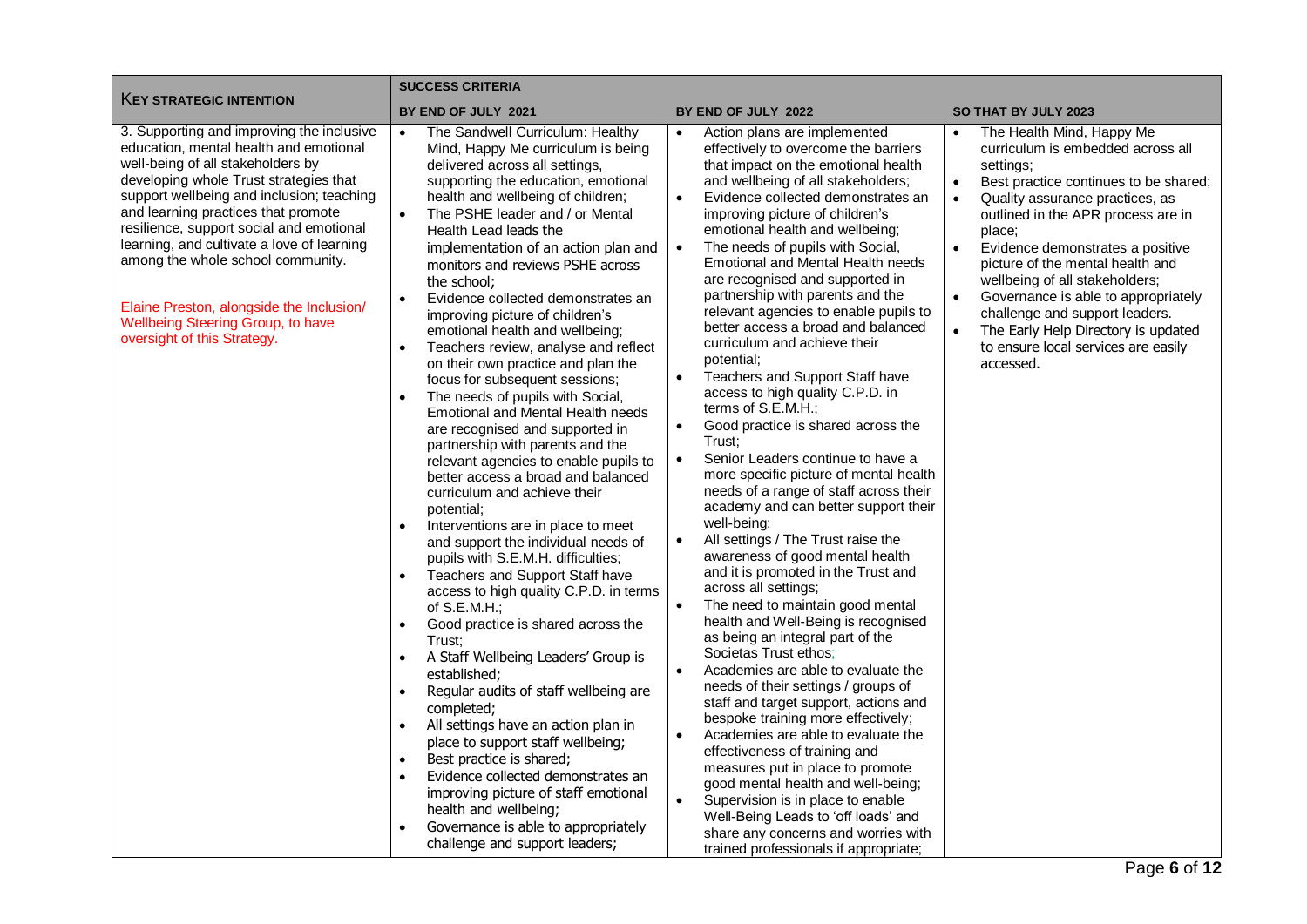|           | A clear 'pathway' is created for      |           | Well-being Leads / Mental Health                                         |  |
|-----------|---------------------------------------|-----------|--------------------------------------------------------------------------|--|
|           | parents to enable them to access the  |           | Champions in each academy receive                                        |  |
|           | support available from the setting    |           | appropriate and timely support to                                        |  |
|           | and other agencies;                   |           | address their own mental health and                                      |  |
| $\bullet$ | A directory of Early Help agencies is |           | well-being needs as appropriate;                                         |  |
|           | available to support swift and easy   |           | Well-being<br>and Mental Health                                          |  |
|           | referrals to outside agencies;        |           | Champions<br>have<br>access<br>to                                        |  |
|           | Early Help procedures are in place    |           | professional support and feel that                                       |  |
|           | and good practice is shared;          |           | their needs are being met by the                                         |  |
|           | A Family Learning programme is        |           | academy / Trust;                                                         |  |
|           | developed alongside partner           |           | Well-being Leads feel well supported                                     |  |
|           | agencies to support the mental        |           | and their own well-being is not                                          |  |
|           | health needs of vulnerable families;  |           | impacted negatively by the role;                                         |  |
|           | Strategies and resources are in place |           | Well-being Policy in place to highlight                                  |  |
|           | across all settings to support the    |           | processes in place to support the                                        |  |
|           | social, emotional and mental health   |           | well-being of staff across the Trust;                                    |  |
|           | needs of the most vulnerable          | $\bullet$ | There is a consistent approach to                                        |  |
|           | families.                             |           | well-being across the Trust and staff                                    |  |
|           |                                       |           | are aware of their entitlements;                                         |  |
|           |                                       |           | Well-being is a priority and all<br>settings raise the profile of mental |  |
|           |                                       |           | health and well-being;                                                   |  |
|           |                                       |           | A clear 'pathway' is created for                                         |  |
|           |                                       |           | parents to enable them to access the                                     |  |
|           |                                       |           | support available from the academy                                       |  |
|           |                                       |           | and other agencies;                                                      |  |
|           |                                       |           | A directory of Early Help agencies is                                    |  |
|           |                                       |           | available to support swift and easy                                      |  |
|           |                                       |           | referrals to outside agencies;                                           |  |
|           |                                       |           | Early Help procedures are in place                                       |  |
|           |                                       |           | and good practice is shared;                                             |  |
|           |                                       |           | A family learning programme                                              |  |
|           |                                       |           | developed alongside partner                                              |  |
|           |                                       |           | agencies to support the children's                                       |  |
|           |                                       |           | learning and mental health needs of                                      |  |
|           |                                       |           | vulnerable families;                                                     |  |
|           |                                       |           | Strategies and resources are in place                                    |  |
|           |                                       |           | across all settings to support the                                       |  |
|           |                                       |           | social, emotional and mental health                                      |  |
|           |                                       |           | needs of the most vulnerable                                             |  |
|           |                                       |           | families.                                                                |  |
|           |                                       |           |                                                                          |  |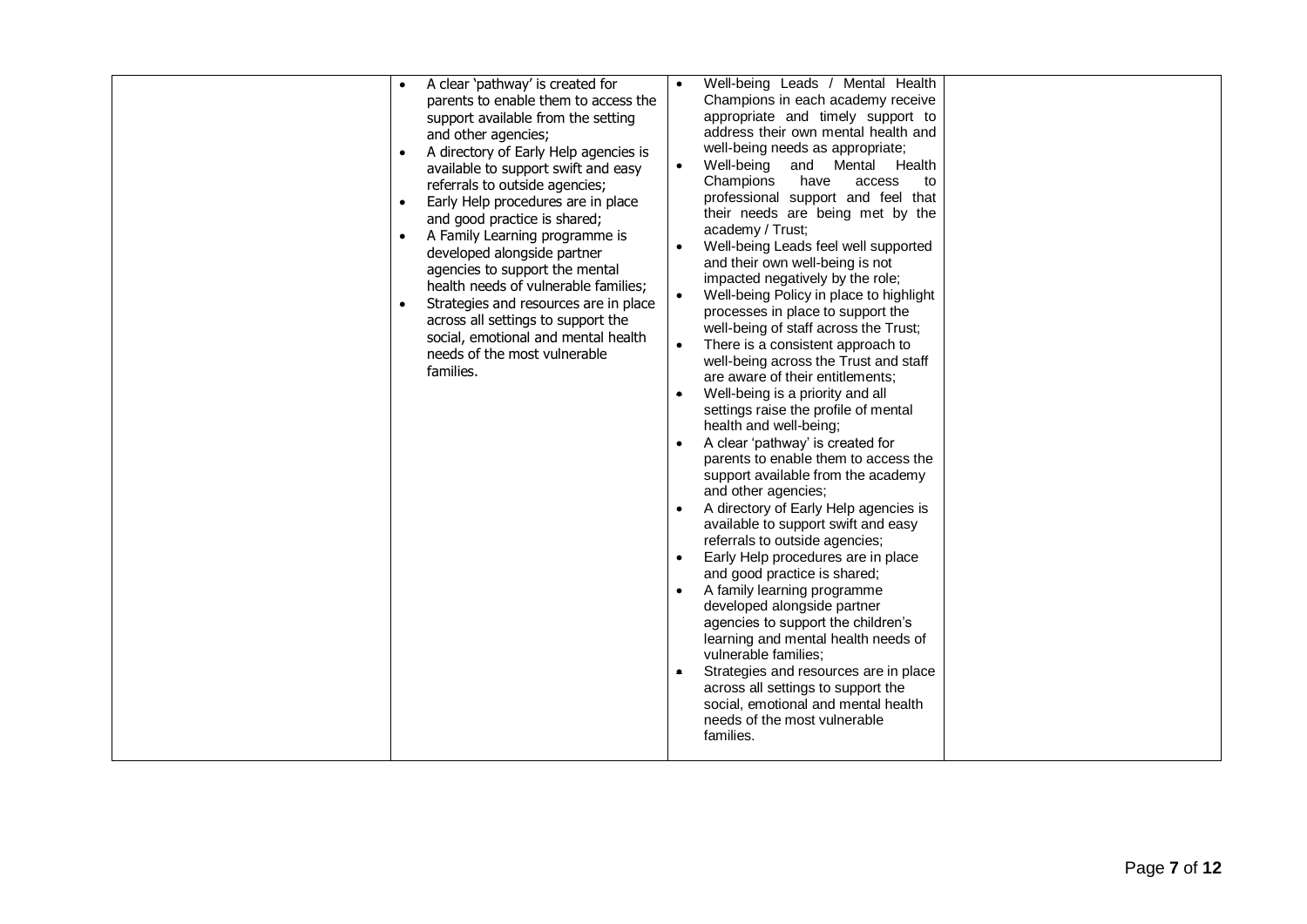|                                                                                                                                                                                                                                                                                                                                                                                                                                                                                                                                                                                                                                                                           | <b>SUCCESS CRITERIA</b>                                                                                                                                                                                                                                                                                                                                                                                                                                                                                                                                                                                                                                                                                                                                                                                                                                                                                                                                                                                                                                                                                                                                                    |                                                                                                                                                                                                                                                                                                                                                                                                                                                                                                                                                                                                                                                                                                                                                                                                                                                                                                                                                                                                                                                                                                                                                                                                                                                                                                                                                                                                                                                                                                                                                                            |                                                                                                                                                                                                                                                                                                                                                                                                                                                                                                                                                                                                                                                                                                                                                                                                                                                                                                                                                                                                                                                                                                                                                                                                      |  |  |  |
|---------------------------------------------------------------------------------------------------------------------------------------------------------------------------------------------------------------------------------------------------------------------------------------------------------------------------------------------------------------------------------------------------------------------------------------------------------------------------------------------------------------------------------------------------------------------------------------------------------------------------------------------------------------------------|----------------------------------------------------------------------------------------------------------------------------------------------------------------------------------------------------------------------------------------------------------------------------------------------------------------------------------------------------------------------------------------------------------------------------------------------------------------------------------------------------------------------------------------------------------------------------------------------------------------------------------------------------------------------------------------------------------------------------------------------------------------------------------------------------------------------------------------------------------------------------------------------------------------------------------------------------------------------------------------------------------------------------------------------------------------------------------------------------------------------------------------------------------------------------|----------------------------------------------------------------------------------------------------------------------------------------------------------------------------------------------------------------------------------------------------------------------------------------------------------------------------------------------------------------------------------------------------------------------------------------------------------------------------------------------------------------------------------------------------------------------------------------------------------------------------------------------------------------------------------------------------------------------------------------------------------------------------------------------------------------------------------------------------------------------------------------------------------------------------------------------------------------------------------------------------------------------------------------------------------------------------------------------------------------------------------------------------------------------------------------------------------------------------------------------------------------------------------------------------------------------------------------------------------------------------------------------------------------------------------------------------------------------------------------------------------------------------------------------------------------------------|------------------------------------------------------------------------------------------------------------------------------------------------------------------------------------------------------------------------------------------------------------------------------------------------------------------------------------------------------------------------------------------------------------------------------------------------------------------------------------------------------------------------------------------------------------------------------------------------------------------------------------------------------------------------------------------------------------------------------------------------------------------------------------------------------------------------------------------------------------------------------------------------------------------------------------------------------------------------------------------------------------------------------------------------------------------------------------------------------------------------------------------------------------------------------------------------------|--|--|--|
| <b>KEY STRATEGIC INTENTION</b>                                                                                                                                                                                                                                                                                                                                                                                                                                                                                                                                                                                                                                            | BY END OF JULY 2021                                                                                                                                                                                                                                                                                                                                                                                                                                                                                                                                                                                                                                                                                                                                                                                                                                                                                                                                                                                                                                                                                                                                                        | BY END OF JULY 2022                                                                                                                                                                                                                                                                                                                                                                                                                                                                                                                                                                                                                                                                                                                                                                                                                                                                                                                                                                                                                                                                                                                                                                                                                                                                                                                                                                                                                                                                                                                                                        | <b>SO THAT BY JULY 2023</b>                                                                                                                                                                                                                                                                                                                                                                                                                                                                                                                                                                                                                                                                                                                                                                                                                                                                                                                                                                                                                                                                                                                                                                          |  |  |  |
| 4. Extending the Capacity (skills and<br>ability) of the workforce and governance<br>so that by summer 2023: all staff and<br>governors have the expertise and the<br>ambition necessary to fulfil their role;<br>leaders can monitor, evaluate, diagnose<br>and improve the areas for which they are<br>responsible; can lead by example; and<br>can manage and deploy resources<br>effectively. This is to be achieved, among<br>several other initiatives, through<br>participating in peer-to-peer, coaching and<br>mentoring, and collaborative governance<br>training.<br>Steve Martin, alongside the DPC<br>Steering Group, to have oversight of<br>this Strategy. | • Academy Performance Reviews show<br>that all academies are deemed at least<br>effective in relation to Quality of<br>Education and Leadership &<br>Management;<br>• Each setting has a clear picture of the<br>qualifications, expertise and aspirations<br>of all staff and governors. These inform<br>CPD provision and opportunities across<br>the setting;<br>• CPD Working Party identifies<br>commonalities within the Trust and<br>organises and facilitates appropriate<br>training;<br>• DPC Steering Group identifies CPD to<br>support the overarching Trust priorities<br>identified in the SDP and next steps in<br>school development in response to<br>emerging need (as identified in the APR<br>process);<br>• DPC Steering evaluates improvements<br>in priority areas for APR outcomes and<br>setting feedback;<br>• Governors' skills audits and APR<br>outcomes indicate strong leadership<br>capacity;<br>• The Trust establishes a Professional<br>Development Framework with clear<br>career pathways for staff;<br>• The Trust has a clear career pathway<br>for NQTs and RQTs to support the<br>professional development of teaching<br>staff. | • Academy Performance Reviews show<br>that most academies are deemed<br>highly effective in relation to Quality of<br>Education and Leadership &<br>Management;<br>• Each setting has a clear picture of the<br>qualifications, expertise and aspirations<br>of all staff and governors. These inform<br>CPD provision and opportunities across<br>the setting:<br>• CPD Working Party identifies<br>commonalities within the Trust and<br>organises and facilitates appropriate<br>training;<br>• DPC Steering Group identifies CPD to<br>support the overarching Trust priorities<br>identified in the SDP and next steps in<br>school development in response to<br>emerging need (as identified in the APR<br>process);<br>• DPC Steering evaluates improvements<br>in priority areas for APR outcomes and<br>setting feedback;<br>• Governance skills audits and APR<br>outcomes indicate strong leadership<br>capacity;<br>• The Trust implements a Professional<br>Development Framework with clear<br>career pathways for staff;<br>• The Trust has career pathway<br>development plan to guide and support<br>the aspirations of staff;<br>• The Trust has a clear career pathway<br>for ECTs to support the professional<br>development of teaching staff;<br>• The Trust has a clear career pathway<br>for priority groups;<br>• A Trust wide CPD evaluation form is in<br>place to ensure training is effective and<br>effectively implemented;<br>• A trust wide training agreement is in<br>place to support, agreed, centrally<br>funded CPD opportunities; | • Academy Performance Reviews show<br>that all academies are deemed highly in<br>relation to Quality of Education and<br>Leadership & Management;<br>• Each setting has a clear picture of the<br>qualifications, expertise and aspirations<br>of all staff and governors. These inform<br>CPD provision and opportunities across<br>the setting;<br>• CPD Working Party identifies<br>commonalities within the Trust and<br>organises and facilitates appropriate<br>training;<br>• DPC Steering Group identifies CPD to<br>support the overarching Trust priorities<br>identified in the SDP and next steps in<br>school development in response to<br>emerging need (as identified in the APR<br>process);<br>• DPC Steering evaluates improvements<br>in priority areas for APR outcomes and<br>setting feedback;<br>• Governors' skills audits and APR<br>outcomes indicate strong leadership<br>capacity;<br>• The Trust implements a Professional<br>Development Framework with clear<br>career pathways for staff;<br>• The Trust has career pathway<br>development plan to guide and support<br>the aspirations of staff;<br>• The Trust has a clear career pathway<br>for priority groups. |  |  |  |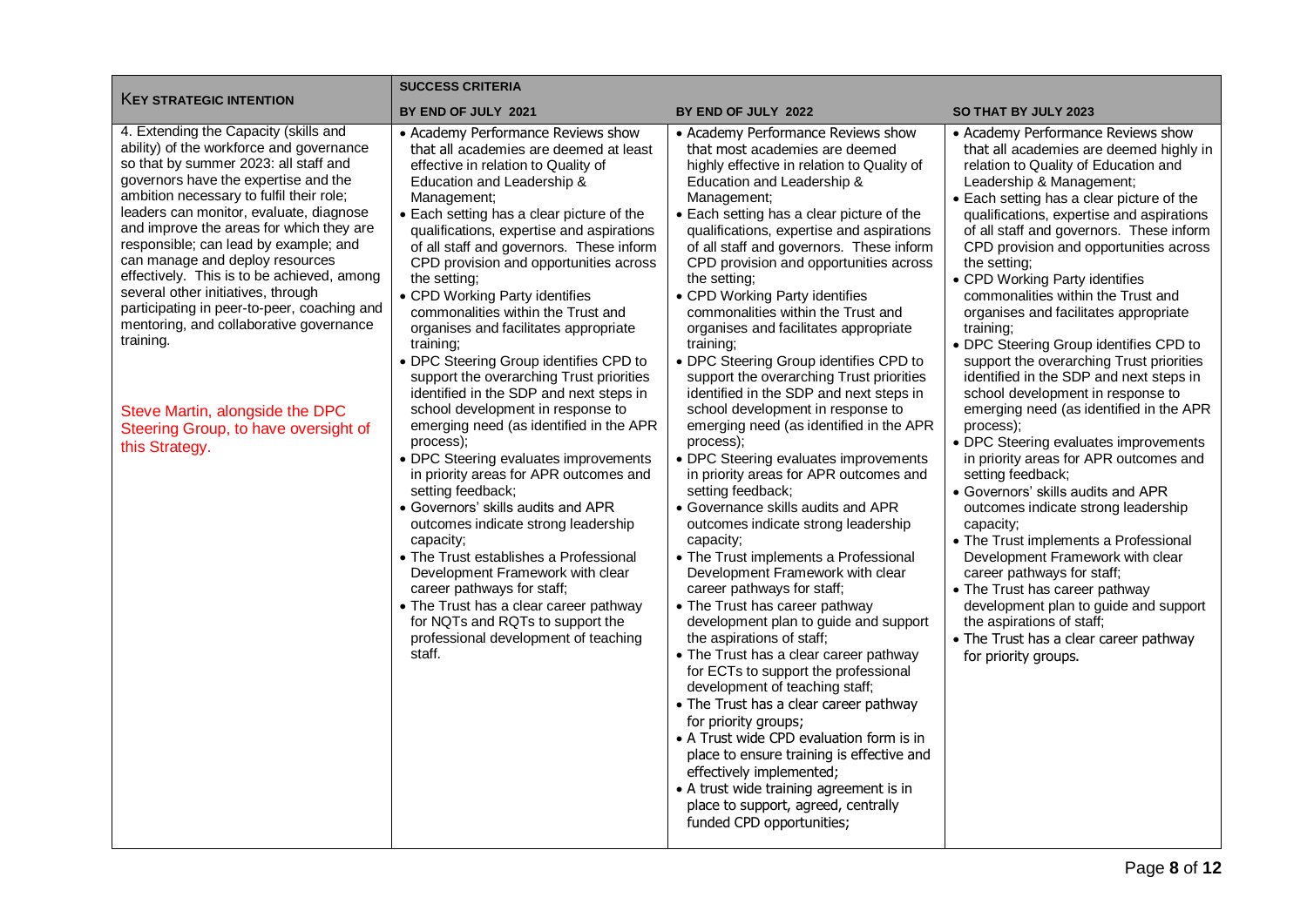| t leader role is introduced<br>5.5.7.7<br><u>DI OIEC</u> |
|----------------------------------------------------------|
| where appropriate to ensure                              |
| sustainability of training.                              |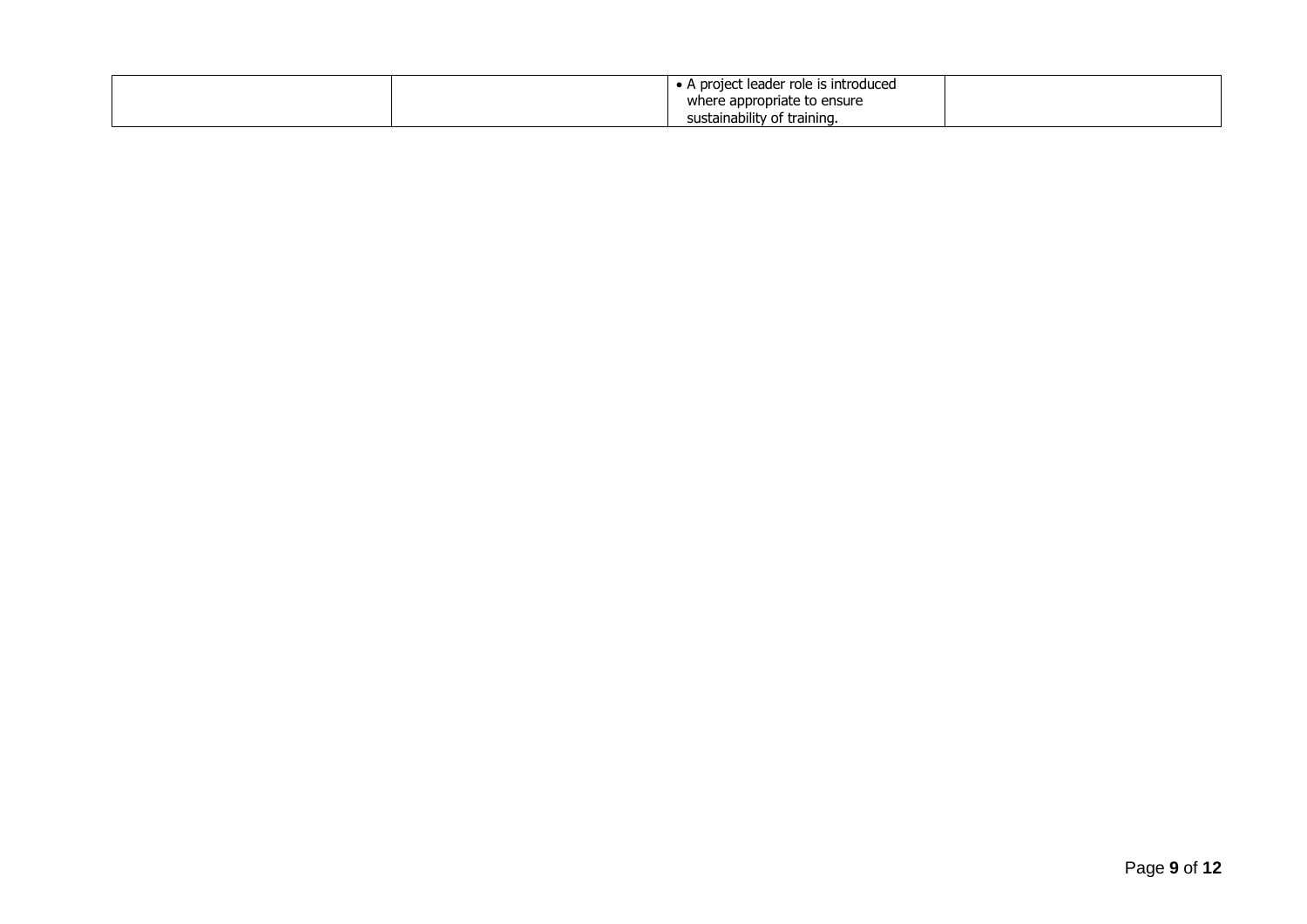|                                                                                                                                                                                                                                                                                                                                                                                                                                                                                                                                                                                                                                                 | <b>SUCCESS CRITERIA</b>                                                                                                                                                                                                                                                                                                                                                                                                                                                                                                                                                                                                                                                                                                                                                                                                                                                                                                                                                                                                                                                                                                                                                                                                                                                                                                             |                                                                                                                                                                                                                                                                                                                                                                                                                                                                                                                                                                                                                                                                                                                                                                                                                                                                                                                                                                                                                                                                                                                                                                                                                                                                                                                                                                                                                                                                                                                                                                                    |                                                                                                                                                                                                                                                                                                                                                                                                                                                                                                                                                                                                                                                                                                                                                                                                                                                                                                                                                                                                                                                                                                                                                                                                                                                                                                                                                                                                                                                                                                                                             |  |  |
|-------------------------------------------------------------------------------------------------------------------------------------------------------------------------------------------------------------------------------------------------------------------------------------------------------------------------------------------------------------------------------------------------------------------------------------------------------------------------------------------------------------------------------------------------------------------------------------------------------------------------------------------------|-------------------------------------------------------------------------------------------------------------------------------------------------------------------------------------------------------------------------------------------------------------------------------------------------------------------------------------------------------------------------------------------------------------------------------------------------------------------------------------------------------------------------------------------------------------------------------------------------------------------------------------------------------------------------------------------------------------------------------------------------------------------------------------------------------------------------------------------------------------------------------------------------------------------------------------------------------------------------------------------------------------------------------------------------------------------------------------------------------------------------------------------------------------------------------------------------------------------------------------------------------------------------------------------------------------------------------------|------------------------------------------------------------------------------------------------------------------------------------------------------------------------------------------------------------------------------------------------------------------------------------------------------------------------------------------------------------------------------------------------------------------------------------------------------------------------------------------------------------------------------------------------------------------------------------------------------------------------------------------------------------------------------------------------------------------------------------------------------------------------------------------------------------------------------------------------------------------------------------------------------------------------------------------------------------------------------------------------------------------------------------------------------------------------------------------------------------------------------------------------------------------------------------------------------------------------------------------------------------------------------------------------------------------------------------------------------------------------------------------------------------------------------------------------------------------------------------------------------------------------------------------------------------------------------------|---------------------------------------------------------------------------------------------------------------------------------------------------------------------------------------------------------------------------------------------------------------------------------------------------------------------------------------------------------------------------------------------------------------------------------------------------------------------------------------------------------------------------------------------------------------------------------------------------------------------------------------------------------------------------------------------------------------------------------------------------------------------------------------------------------------------------------------------------------------------------------------------------------------------------------------------------------------------------------------------------------------------------------------------------------------------------------------------------------------------------------------------------------------------------------------------------------------------------------------------------------------------------------------------------------------------------------------------------------------------------------------------------------------------------------------------------------------------------------------------------------------------------------------------|--|--|
| <b>KEY STRATEGIC INTENTION</b>                                                                                                                                                                                                                                                                                                                                                                                                                                                                                                                                                                                                                  | BY END OF JULY 2021                                                                                                                                                                                                                                                                                                                                                                                                                                                                                                                                                                                                                                                                                                                                                                                                                                                                                                                                                                                                                                                                                                                                                                                                                                                                                                                 | BY END OF JULY 2022                                                                                                                                                                                                                                                                                                                                                                                                                                                                                                                                                                                                                                                                                                                                                                                                                                                                                                                                                                                                                                                                                                                                                                                                                                                                                                                                                                                                                                                                                                                                                                | SO THAT BY JULY 2023                                                                                                                                                                                                                                                                                                                                                                                                                                                                                                                                                                                                                                                                                                                                                                                                                                                                                                                                                                                                                                                                                                                                                                                                                                                                                                                                                                                                                                                                                                                        |  |  |
| 5. Ensuring that each setting has a rich,<br>inspiring and highly stimulating<br>curriculum, including extracurricular<br>provision that fully meets the needs of all<br>pupils and leaves them with highly<br>memorable and influential experiences,<br>and overcomes some of the barriers to<br>cementing a broader community and a<br>corporate understanding. This is to be<br>achieved, in part, through the<br>Shakespeare, Music, PE and Ceramics<br>Projects and the work of the Really Useful<br>Generation Students' Group (RUGS)<br>Steve Martin, alongside the<br>Curriculum Steering Group, to have<br>oversight of this Strategy. | • Academies have considered and if<br>appropriate, used academy freedoms to<br>adapt curriculums to meet the needs of<br>the communities they serve.<br>• Each academy is considering intent,<br>implementation and impact within<br>curriculum design.<br>• Key leaders (defined by Executive)<br>engage in joint cpd.<br>• Pupil voice through RUGS has<br>developed 'values for learning' for the<br>Trust.<br>• Peer review processes empower senior<br>leaders to affirm good practice/ make<br>considered change in individual<br>academy curriculums.<br>• Action research is impacting on<br>identified areas for curriculum<br>development in individual academies.<br>• Trust Projects enable children from<br>different academy communities to<br>collaborate.<br>EYFS (By end of December 2021)<br>Each setting has planning in<br>$\bullet$<br>place to effectively deliver the<br>revised EYFS<br>Each setting has assessment<br>procedures in place in line with<br>the requirements of the revised<br>EYFS.<br>All staff understand the changes<br>$\bullet$<br>to EYFS and how these will be<br>implemented in the practice in<br>the setting.<br>Teaching staff understand the<br>new documentation for<br>the<br>Revised EYFS.<br>Teaching staff are confident to<br>deliver in line with the new<br>guidelines. | • Broad and balanced curriculums are<br>embedded in each academy, which<br>meet the precise needs of the<br>communities they serve, underpinned<br>by each academy's values and the<br>shared values of the Trust.<br>• Key leaders (defined by Executive) are<br>clear about curriculum intent,<br>implementation, impact to meet<br>individual academy needs.<br>• Curriculum leaders (defined by<br>Executive) engage in joint CPD, sharing<br>best practice and enhancing<br>curriculums in each academy.<br>• Pupil leadership through RUGS and<br>individual academy systems is<br>impacting positively on curriculum<br>development within individual<br>academies and underpinning Trust<br>shared values and vision.<br>• Peer review processes are embedded<br>and lead to highly effective action<br>research for curriculum development<br>across all academies<br>• Trust collaborative projects are selected<br>to enrich cultural capital and character<br>and develop collaboration across wider<br>communities.<br><b>EYFS</b><br>Each setting has planning in place to<br>$\bullet$<br>effectively deliver the revised EYFS<br>and this under a cycle of review<br>reflecting the needs of the cohort.<br>$\bullet$<br>Each setting has assessment<br>procedures in place in line with the<br>requirements of the revised EYFS<br>and all staff are confident to use this<br>to identify gaps in learning in a timely<br>manner.<br>$\bullet$<br>All staff understand the changes to<br>EYFS and how these will be<br>implemented in practice in the<br>setting. | • Each academy's curriculum is rich,<br>broad and ambitious, meets the precise<br>needs of the communities they serve,<br>underpinned by each academy's values<br>and the shared values of the Trust.<br>• Intent, implementation and impact is<br>consistently strong in each academy.<br>• Curriculum leadership at all levels is<br>highly effective in all academies.<br>• Pupil leadership within and across<br>academies is impacting on curriculum<br>development across the Trust.<br>• Strategic professional development of<br>teachers and leaders' subject and<br>pedagogical knowledge ensures.<br>curriculum expertise in all academies<br>• Trust collaborative projects enrich and<br>build on individual academies'<br>curriculums, developing cultural capital<br>and character and embedding<br>collaboration opportunities regionally,<br>nationally, globally.<br><b>EYFS</b><br>$\bullet$<br>Each setting has planning in place to<br>effectively deliver the revised EYFS<br>that accurately reflects the needs of<br>the cohort.<br>Each setting has assessment<br>$\bullet$<br>procedures in place in line with the<br>requirements of the revised EYFS All<br>staff are confident in using<br>assessment procedures to identify<br>gaps in learning are identified in a<br>timely fashion.<br>All staff understand the changes to<br>$\bullet$<br>EYFS and how these will be<br>implemented in practice in the<br>setting.<br>All staff understand the new<br>$\bullet$<br>documentation for the Revised<br>EYFS. |  |  |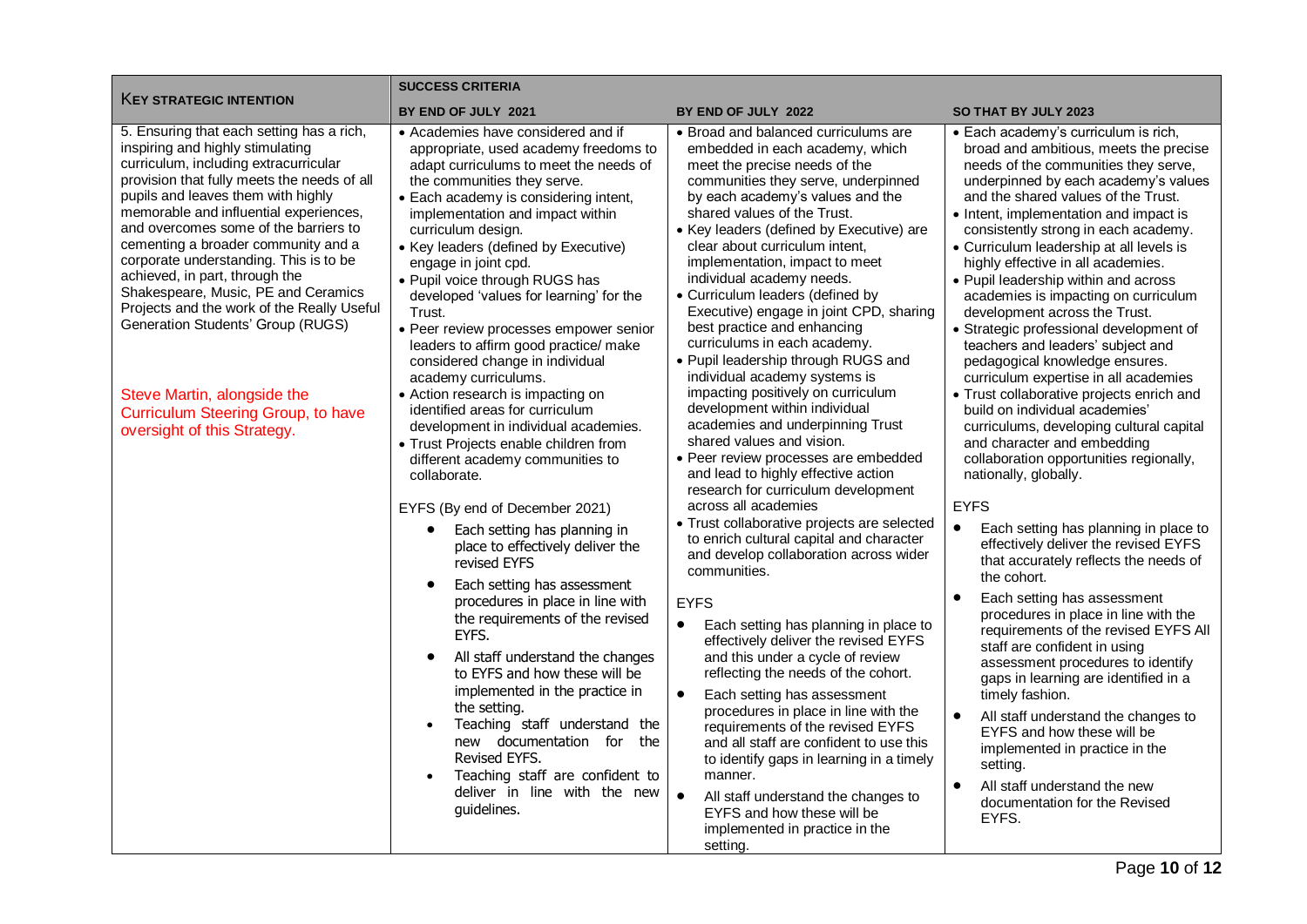| All staff are confident to deliver in<br>All staff understand the new<br>line with the new guidelines.<br>documentation for the Revised EYFS                                 |
|------------------------------------------------------------------------------------------------------------------------------------------------------------------------------|
| Subject leaders understand the<br>All staff are confident to deliver in<br>changes to the curriculum and its<br>line with the new guidelines.<br>relevance to their subject. |
| Subject leaders understand the<br>changes to the curriculum and its<br>relevance to their subject.<br>All staff are confident to deliver in line<br>with the new quidelines. |